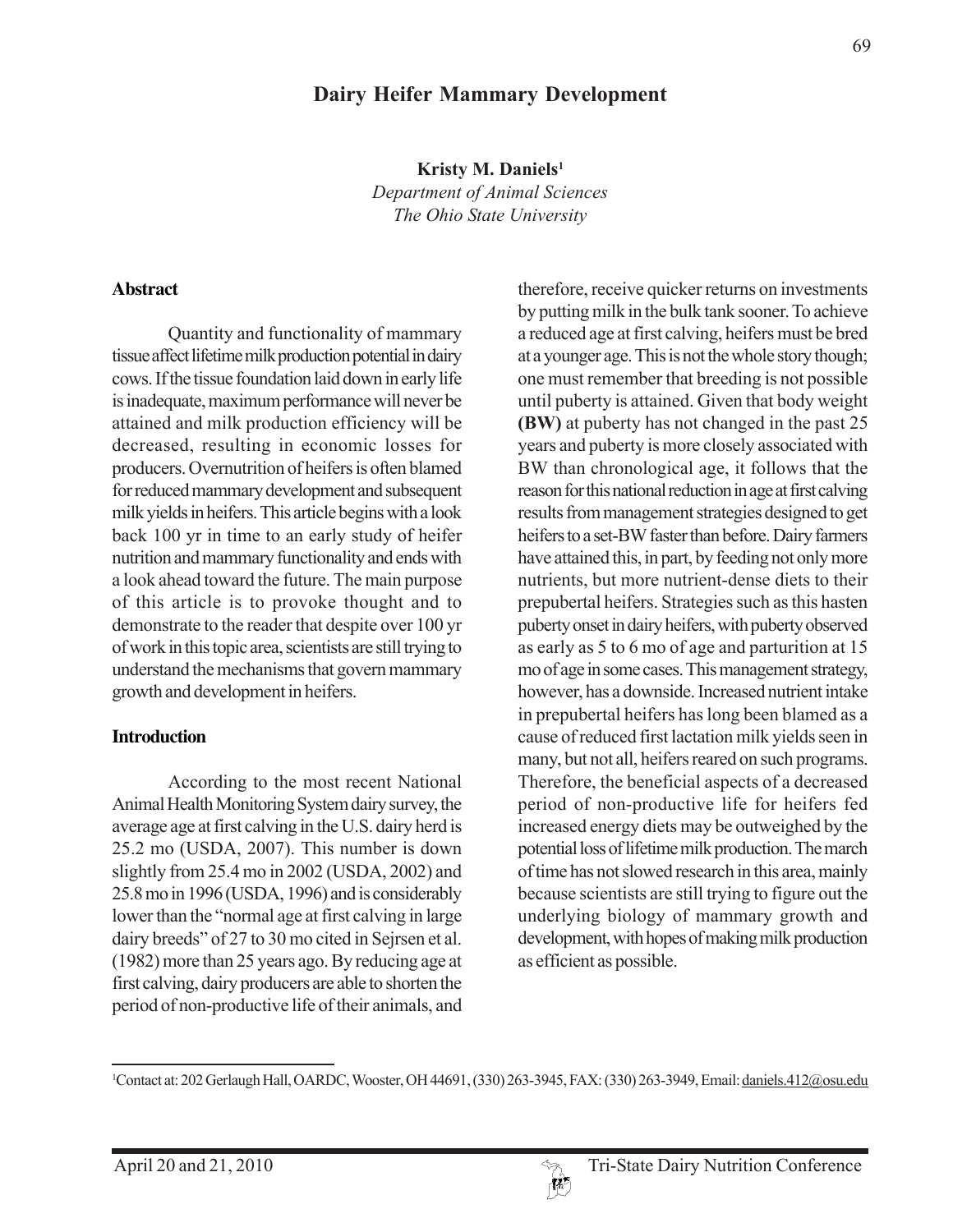#### **A Study from 100 Years Ago**

In 1906, C.H. Eckles began what was to be an 8 yr investigation at the Missouri Agricultural Experiment Station for the purpose of determining, if possible, some of the principles upon which practical methods of raising dairy cows should be based. One hundred years ago, like today, the biggest concerns with respect to rearing dairy heifers involved feed costs and the influence of management strategies upon the later value of the animal (Eckles, 1915). This paper addresses the second issue. Eckles summarized comments from a dairy farmer survey and noted that many at the time wanted to know if it were possible to follow any method of feeding and management that will make it certain that the heifers will be good milk producers. Questions they asked then are questions we still ask ourselves today; one example being: "Does a good dairy cow or an inferior one derive her special dairy characteristics by inheritance, or is it a result of her treatment from birth to maturity"? Eckles, wanting to directly aid dairy farmers, designed an experiment to collect data on 2 points of interest to help address this issue. The first item was to collect data from heifers offered either a high or light ration during the growing period (birth to first calving). The second item addressed the influence of the age at first calving in the same animals. According to Eckles, the chief objective was to learn more definitely the relation of the above factors to the value of the cow as a milk producer. Eckles planned to use 40 animals, all purebred, representing the Jersey, Holstein, and Ayshire breeds. The groups were arranged as follows: heavy fed and early calving  $(n=10)$ ; heavy fed and late calving  $(n=10)$ ; and light fed and early calving (n=10); light fed and late calving (n=10). Although included in the original experiment, insufficient numbers of full production records were obtained for the various groups of Ayshire, so they won't be discussed any further here. According to Eckles, those designated as "heavy fed" were to receive "the maximum ration that would be consumed from birth to first calving". This ration

was composed largely of grain. The "light fed" group received skim milk and roughage up to first calving, with no grain. Early calvers were supposed to calvein from 18 to 22 mo for Jersey and from 20 to 24 mo for Holstein. Late calvers were to calve-in 1 yr later, or as close as possible to that point.

Of note, the heifers in the high fed group were fed whole milk from birth to weaning, which took place at 6 mo of age; the amount fed varied with animal size and age, but averaged about 16 lb daily. The grain fed was (by weight) 2 parts corn and 1 part oats; it was offered as soon as the calves would eat it freely. Heifers also had ad libitum access to alfalfa hay (or pasture in some instances). After calving, the diet became "a normal diet" of alfalfa hay and silage, and a grain mixture of (by weight) 4 parts corn, 2 parts bran, and 1 part oilmeal; this lactation diet was "fed in proportion to the milk production of the animal".

The light-fed heifers were fed whole milk for the first 2 wk of life. This was gradually changed to skim milk, which was fed until the animals reached 6 mo of age. Alfalfa hay was offered but grain was not. After calving, animals on the light-fed diet received the same lactation diet as the heavy-fed group.

Select data from Eckles' experiment are summarized in Table 1. Major conclusions drawn 100 yr ago were that the heavy fed heifers showed more rapid skeletal growth. Later, they became fatter than the low-fed heifers. Also, the heavy-fed heifers were slightly inferior in milk production than the light-fed heifers. Eckles comment on this was, "Apparently some detrimental effect upon the milking functions followed the use of the heavy grain ration". Also, with regard to age at first calving **(AFC)**, Eckles noted that, "calving at an extremely early age is detrimental to the best development of the milking function while nothing is gained by too great delay".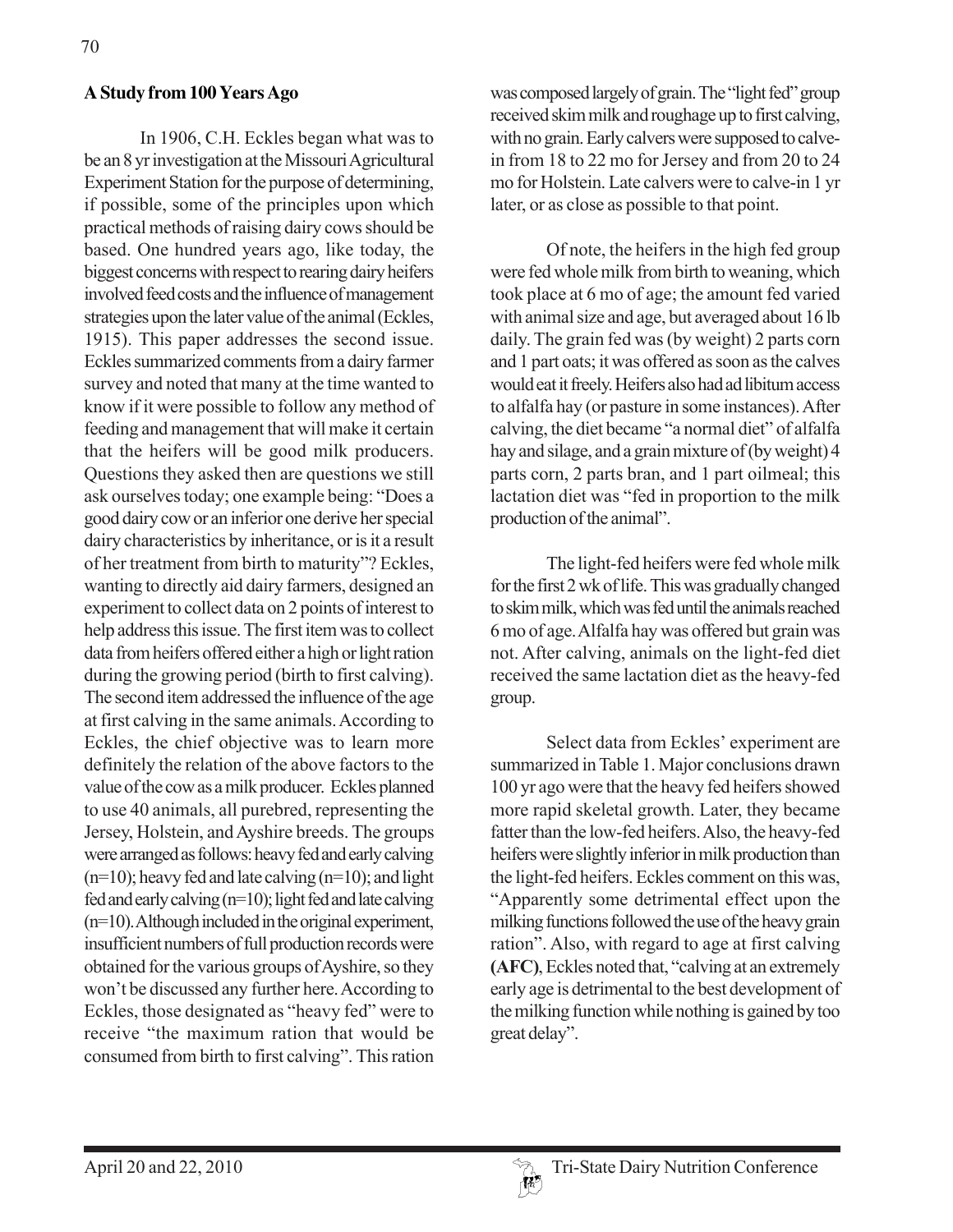The work of Eckles addressed some very practical concerns dealing with heifer rearing programs and subsequent milk production. Their work focused on monitoring feed intake and overall body growth measures and later, milk production. Eckles hinted at the possibility that diet can impair mammary function, but the udder was not itself of great experimental concern. It would take the passing of several more decades before nutritional effects on udder composition were considered as the basis for reduced milk yield in some instances.

#### *Importance of nutrition with respect to whole body growth and organ growth*

Roughly 35 yr after the report by Eckles, animal scientists E. S. Savage and C. M. McCay noted: "Growth is far more than the increase in the body weight of an animal from day to day. It involves the changes in the numerous parts of that body. These in turn are the links in the chain that determine the capacity of the body to live and to produce" (Savage and McCay, 1942). This statement calls to light the inadequacy of using overall body growth measures, like Eckles did, to characterize/assess the well-being of a given body part, such as the udder and its components.

In their comprehensive review of calf nutrition literature, Savage and McCay (1942) highlighted the findings of almost 300 reports dating back to the 1700s, but mainly from the early  $20<sup>th</sup>$ century. They understood the importance of rearing calves with the main goal of "producing cows with bodies of a type that will permit the optimum production of milk during a long lifetime" (Savage and McCay, 1942). They recognized that optimum lifetime performance probably was not the result of maximum rate of attainment of adult body size, which was contrary to the opinion of many at the time. Savage and McCay (1942) drew attention to the important work of Brody and Kibler (1941), wherein changes in organ weights in relation to BW were discussed. The subject was correctly identified

as being of great importance. They recognized "…the relation of growth of parts to the growth of the whole body may be profoundly modified by different states of nutrition. The development of these parts in turn may have great influence upon the ultimate shape of the animal's body, the productive capacity of the body and the resistance of the animal to disease".

Savage and McCay (1942), perhaps more so than Eckles, understood that the total increase in BW for an animal consuming one diet may mean different internal conditions when compared to another animal consuming a different diet, although BW increases may be identical. They were aware that "The internal structures of the body determine its productive capacity and only upon the assumption that gross BW always provides a constant internal relationship of organs and the composition of these structures would we expect to find close correlations between the increase of the whole body and of the calf and productive capacity of the cow."

Of most importance to the body of work in the remainder of this article is that in 1942, Savage and McCay said: "The greatest need today is for establishing the interrelationships between the diet of the calf, the rate of growth, the diet of the cow and the lifetime performance." The passing of nearly 70 years has not changed the relevance of that statement, despite near constant work in the area since that time.

#### **Nutrition and Mammary Development Studies in the Past 70 Years**

While discussing calf nutrition, BW growth, organ growth, and eventual milk production quite extensively, Savage and McCay (1942) did not make the obvious link between growth of the body and growth of the udder and its internal structures. Nor did they mention the impact of nutrition on udder growth. In the time since Savage and

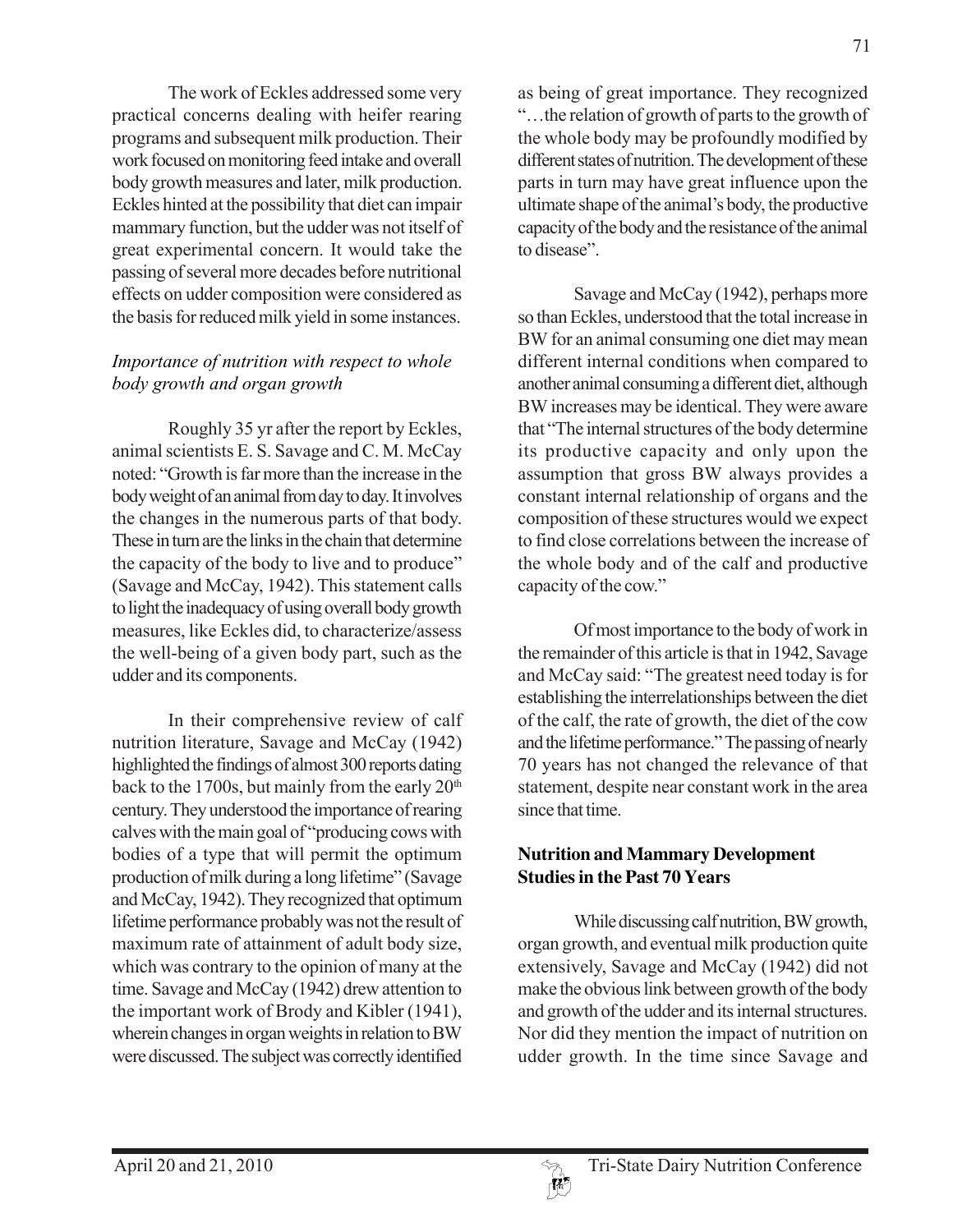McCay's report, researchers have been studying such links, interestingly, without much mention of the ideas of Savage and McCay. According to an online citation tracker (Web of Science, cited reference search; accessed 3-15-10), Savage and McCay's paper has been cited 2 times in recent years and Eckles' work 1 time. Silva and colleagues at Michigan State University (2002) were the group to mention the work of Eckles. They credited Eckles for his observation that rapid-growth regimens enable earlier calving and can cause reduced milk production (Silva et al., 2002). They used mention of Eckles' work much like the author of this article is - as proof that we have known of this phenomenon for nearly a century, but despite this, the physiology has eluded us. This is certainly not due to lack of investigation either!

Herman and Ragsdale (1939; 1946) were among the first to study the effects of diet on growth and lactation performance. Results of their work were apparently never presented in full manuscripts. Regardless, they concluded that heavy feeding when young results in mediocre milk production (Herman and Ragsdale, 1939; 1946). In 1945, Brownell et al. (1945) published a predictive article in the Journal of Dairy Science. The authors served as members of the American Dairy Science Association Committee on Post-War Dairy Production. They identified phases of dairy science research likely to influence the post-war dairy industry in the US. They predicted the integration of basic physiology and endocrinology with the art of milk production (Brownwell et al., 1945). As predicted by Blackwell and colleagues (1945), the 1950s and 1960s saw much work in the general area of endocrine regulation of milk synthesis (e.g., Turner et al., 1957; Williams and Turner, 1961a). Along the way, more refined ways of studying mammary growth were discovered. Likely the biggest improvement in this area was the realization that growth could be approximated by assaying DNA content of tissues; this measurement has been a staple of bovine mammary biology research since at least 1961

(Williams and Turner, 1961b; Turner et al., 1963). The DNA content in the secretory tissue is positively associated with cell numbers and ultimately milk production.

In their now classic paper, Sinha and Tucker (1969) measured mammary DNA at various timepoints and were able to demarcate for the first time, the supposed start and finish of prepubertal allometric mammary gland growth. Collectively, studies conducted in the past 40 yr have taught us that overfeeding heifers during the allometric period of mammary gland growth (roughly defined as  $\sim$ 2 to 11 mo of age or  $\sim$ 198 to 616 lb BW) can decrease mammary development and first lactation milk yields (Little and Kay, 1979; Sejrsen et al., 1982; Radcliff et al., 2000).

In the late 1990s/early 2000s, research focus shifted to pre-weaned heifers due in part to the interest of many calf milk replacer **(MR)** manufacturers. The previously neglected research area has proven to be fruitful and much effort has been placed on investigating MR formulation, and its effects on calf body growth and on mammary growth (Brown et al., 2005; Meyer et al., 2006; Daniels et al., 2009). Brown et al. (2005), using calves from 2 to 8 wk of age, demonstrated that increased energy and protein intake associated with accelerated calf growth programs *increased* growth of mammary parenchyma **(PAR)**. Mammary PAR is important because it is the glandular tissue that will eventually produce milk. However, these differences did not hold up when heifers were evaluated at 14 wk of age (after weaning). This suggests a so-called "critical period" for mammary development exists in young heifers, where PAR is sensitive and responsive to nutrient intake. Further support of this idea comes from a recent serial slaughter study by Meyer et al. (2006a). It was found that when assessed at a common BW of 220 lb, cell proliferation in PAR was 44% higher in heifers fed elevated nutrient intake, as opposed to heifers fed restricted intake. This difference was lost by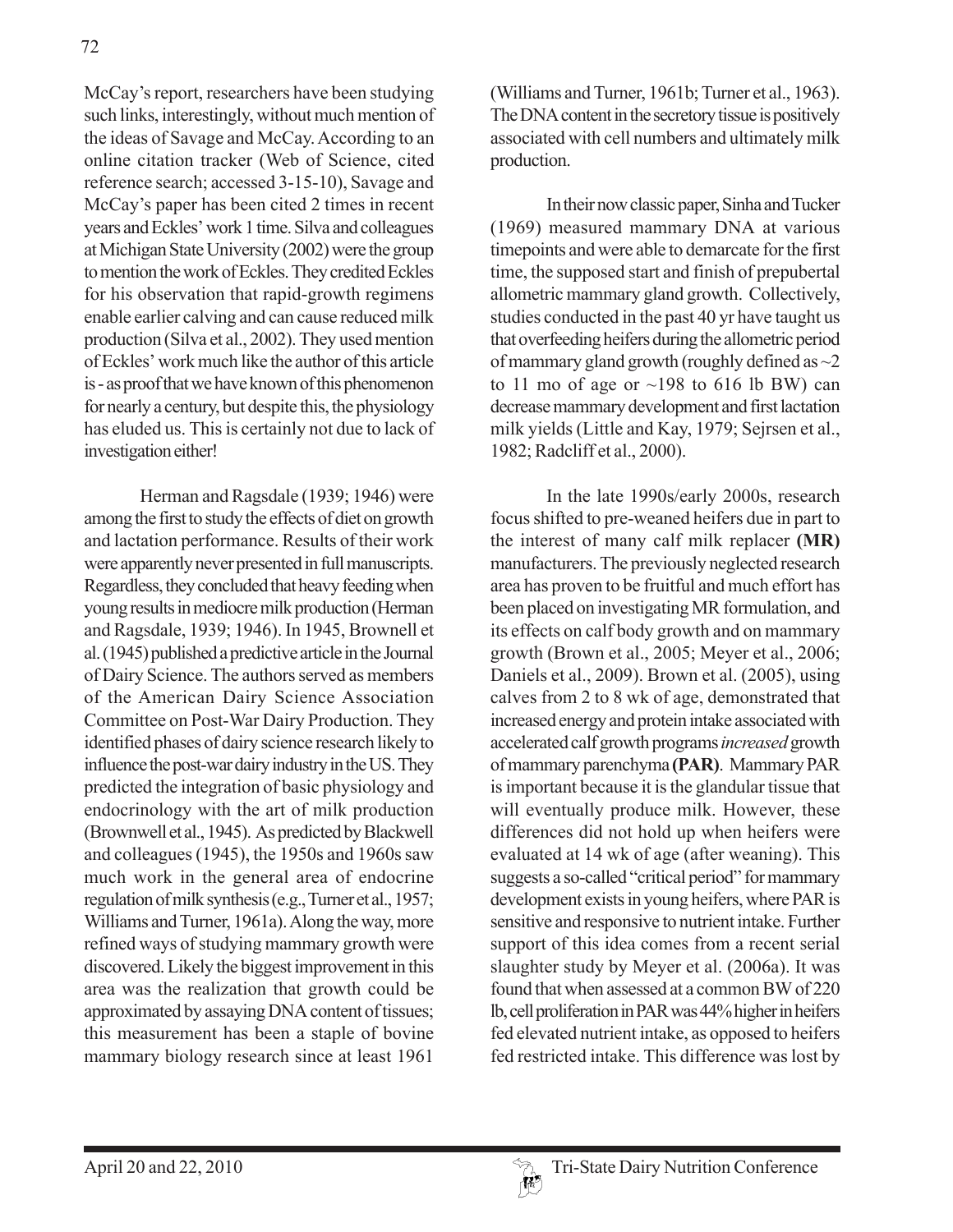330 lb of BW. The work of Brown et al. (2005) and Meyer et al. (2006a) begs the question, what makes the mammary glands from preweaned heifers so interesting in their reaction to diet? Before that question is addressed, it is worth describing the nature of mammary tissue from heifers.

### *Characterization of mammary tissue from heifers*

At birth  $(\sim 100$  lb for Holstein), PAR is present in negligible quantities, mammary fat pad (MFP) is barely palpable, and the udder is close in proximity to the body wall. The PAR and MFP are required components of all heifer mammary glands. The MFP is located more dorsally than PAR, and PAR grows into and replaces most of the MFP in due time. In young heifers, PAR and MFP are present as distinct entities and MFP predominates. In mature cows, the distinction is less clear and PAR predominates. Meyer et al. (2006b) most recently characterized mammary tissue from newborn heifers and noted: "At 46 kg (100 lb of BW), [PAR] consisted only of a threadlike mass that extended dorsally above each teat. This structure was not easily excised, so [for analysis] it was left with the MFP and assumed to have a negligible impact on MFP weight and DNA content." In contrast, by 8 wk of age  $(\sim 200 \text{ lb BW})$ , it is not uncommon to palpate a walnut-sized mass of PAR within each quarter, in addition to one grapefruit-sized mass of MFP (Akers, Virginia Polytechnic Institute, unpublished data, 2004). This claim was substantiated recently by Daniels et al. (2009). They noted only numeric differences in PAR weight and no difference in PAR composition due to diet in 65-day old preweaned heifers (with PAR averaging 9.8 g at analysis). However, marked differences in weight and composition of MFP (MFP range, 84 to 325 g at analysis) were observed. Interestingly, on average, BW of these heifers only doubled during the experiment (range, 1.7 to 2.3 x birth weight; Daniels et al., 2009). The point here is that in a period of time where BW only doubles, growth of PAR and MFP far exceeds that, despite little change in outward appearance. Also, these fractions within the udder respond differentially to diet. The PAR appears to be refractory to diet, as suggested recently (Meyer et al., 2006ab; Daniels et al., 2009), while the MFP is directly influenced by diet. This tells us that despite not being fully functional until roughly 24 mo of age, the mammary glands of heifer calves are far from inactive. These findings, coupled with the wisdom of Savage and McCay (1942) regarding growth of body parts compared to the growth of the whole body, call for further study into the role of nutrition on early-life mammary growth and development.

#### **Nutrition and Mammary Development Studies in the Future**

The PAR and MFP are two different types of tissues, which in part may explain their different reaction to diet. The PAR is, in essence, a reproductive organ; it is known to respond to certain hormones and growth factors. The MFP is composed primarily of adipose tissue and seems to be a ready depot for excess dietary energy, much like subcutaneous fat. Adipose tissue is also estrogenic. The closeness in proximity of PAR and MFP paired with their uniqueness, points to the likely importance local "crosstalk" at the cellular level between PAR and MFP. This crosstalk, in turn, is expected to be what regulates growth and development events. Deciphering this crosstalk has begun (Li and Capuco, 2008) and more thorough investigations into reciprocal signaling between MFP and PAR will become central in the future.

# *Future challenges*

It is undesirable, from a production standpoint, to study mammary gland development and composition at select timepoints without having corresponding milk yield data. Likewise, having only milk yield data without an idea of the status of mammary development and composition is

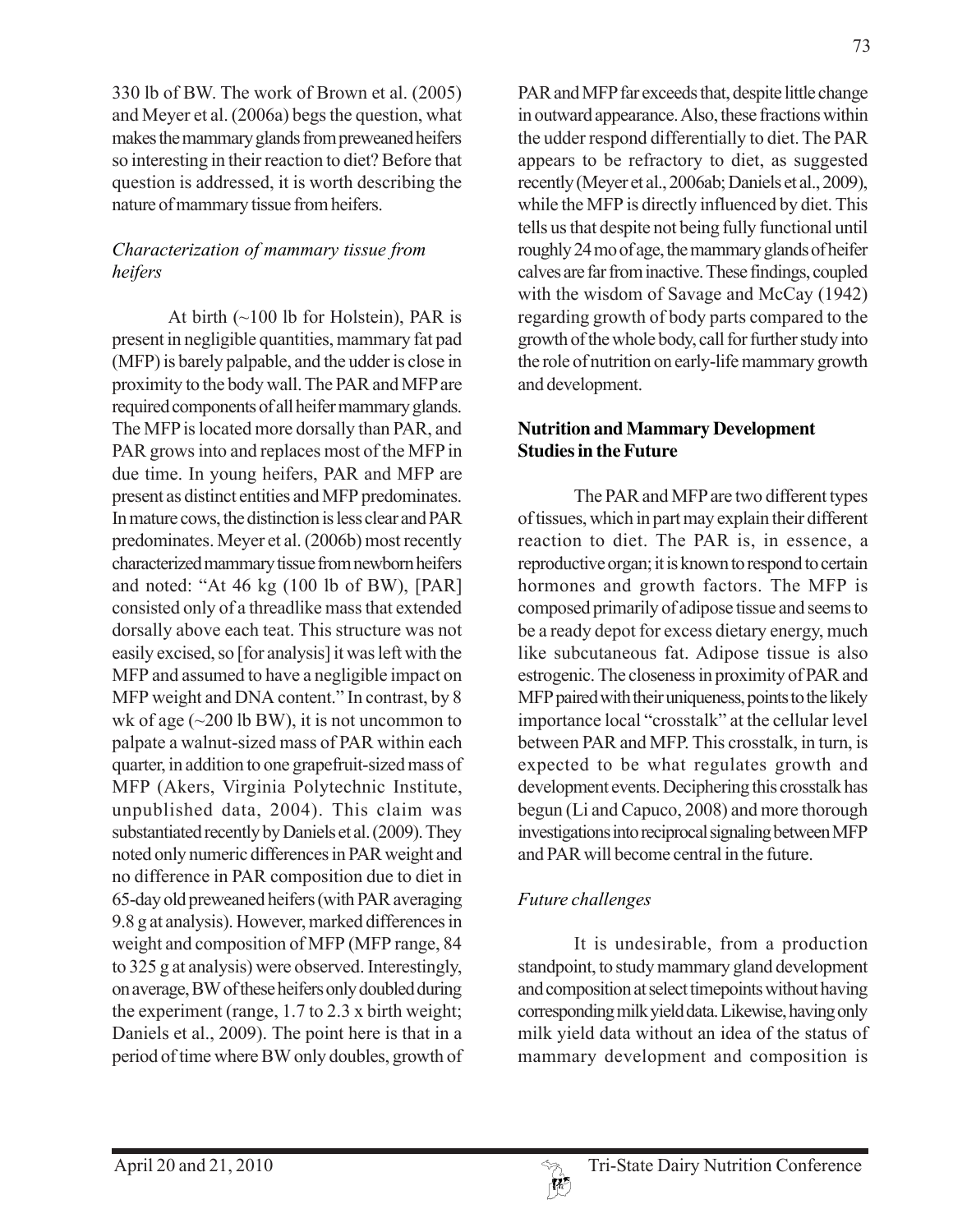undesirable from a mammary biology standpoint. These challenges have permeated 100 yrs of study in this area. It is easy to measure such things as initial BW and final BW in experiments as measures of overall body growth. It is currently difficult, if not impossible, to measure initial PAR and MFP weights and compare them to final PAR and MFP weights as measures of mammary growth within the same animal. This is due to the mentioned scarcity of PAR at birth and because there is currently a lack of noninvasive measurement tools to aid in collection of serial measurements at desired timepoints. Other near-constant challenges in this area of research include: the sheer length of time needed to conduct birth to lactation studies (8 yr in the Eckles study), ensuring there are enough animal numbers in experiments at the outset so accurate conclusions can be drawn years later, and ensuring the absence of confounding or extraneous factors outside in designed experiments (hard to avoid in long-term studies unless numbers are large). Finding solutions to all of these challenges while addressing experimental pursuits is daunting but not impossible.

#### **Conclusions**

The ultimate goal for those in this field is to find a way to rear heifers as efficiently as possible without negative consequences for their milk yield potential as cows. Scientists and industry partners could mutually benefit from combined efforts to finally get to the bottom of diet induced changes in mammary growth and development. Over 100 yr of uncertainty is long enough!

## **References**

Brody, S., and H.H. Kibler. 1941. Growth and development. With special reference to domestic animals. III. Relation between organ weight and body weight in growing and mature animals. 41 pp.

Brown, E.G., M.J. VandeHaar, K.M. Daniels, J.S. Liesman, L.T. Chapin, J.W. Forrest, R.M. Akers, R.E. Pearson, and M.S. Weber Nielsen. 2005. Effect of increasing energy and protein intake on mammary development in heifer calves. J. Dairy Sci. 88:595–603.

Brownell, S.J., C.T. Cannon, W.E. Krauss, H.W. Norton, Jr., C.W. Turner, E. Weaver, and O.E. Reed. 1945. Some changes that may influence the dairy production business in the future. J. Dairy Sci. 28:727-735.

Daniels, K.M., A.V. Capuco, M.L. McGilliard, R.E. James. and R.M. Akers. 2009. Effects of milk replacer formulation on measures of mammary growth and composition in Holstein heifers. J. Dairy Sci. 92:5937-5950.

Eckles, C.H. 1915. The ration and age of calving as factors influencing the growth and dairy qualities of cows. Mo. Agric. Exp. Stat.; Bul. 135.

Herman, H.A., and A.C. Ragsdale. 1939. The influence of certain rations and management practices on the rate of growth and production of Holstein-Friesian heifers. J. Dairy Sci. 22:454-455.

Herman, H.A., and A.C. Ragsdale. 1946. The influence of quantity and quality of nutrients on the growth of dairy heifers. J. Anim. Sci. 5:398. (Abstr.)

Li, R.W., and A.V. Capuco. Canonical pathways and networks regulated by estrogen in the bovine mammary gland. Funct. Integr. Genomics 8:55–68.

Little, W., and R. Kay, M. 1979. The effects of rapid rearing and early calving on the subsequent performance of dairy heifers. Animal Production 29:131-142.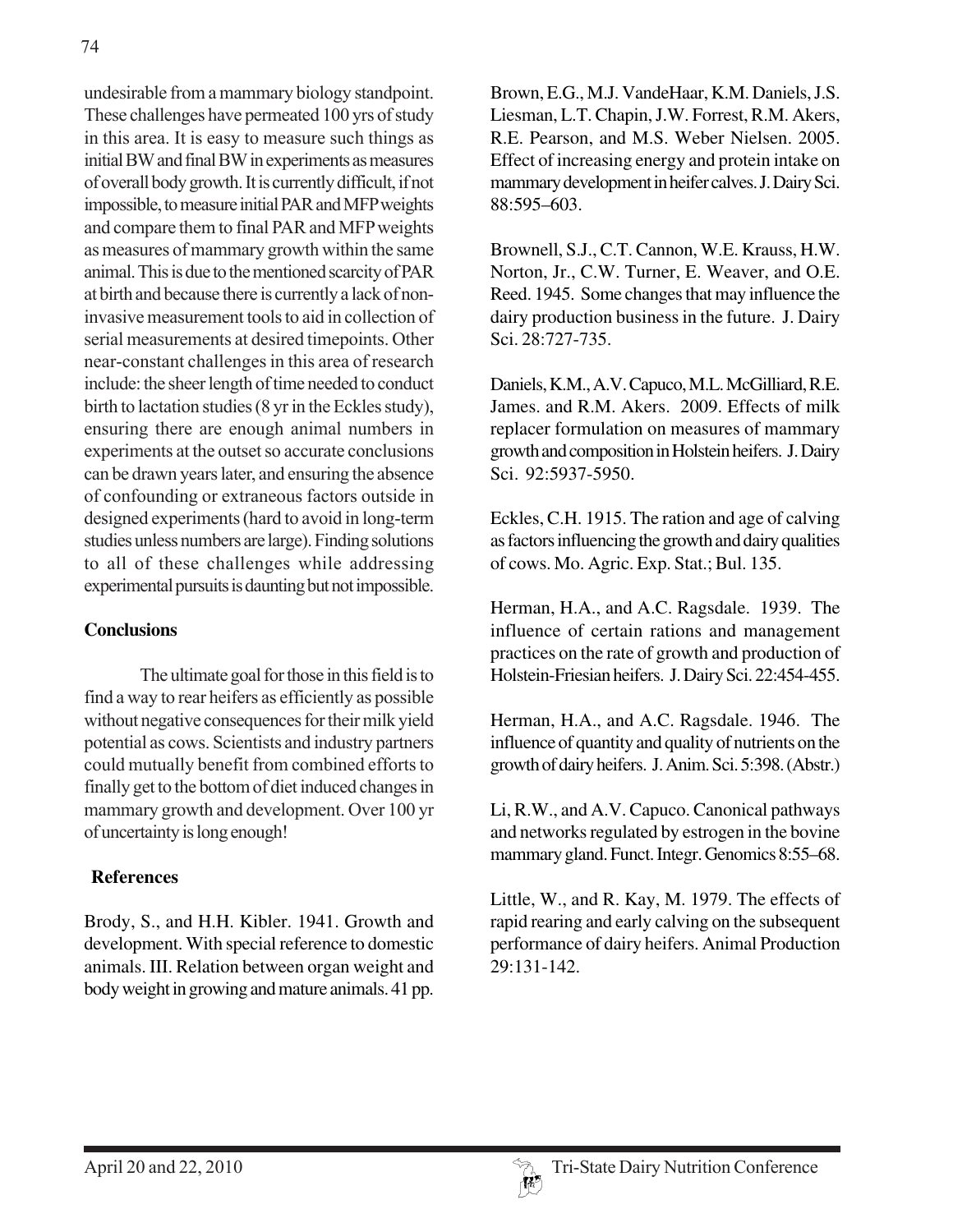Meyer, M.J., A.V. Capuco, D.A. Ross, L.M. Lintault, and M.E. Van Amburgh. 2006a. Developmental and nutritional regulation of the prepubertal bovine mammary gland: II. Epithelial cell proliferation, parenchymal accretion rate, and allometric growth. J. Dairy Sci. 89:4298-4304.

Meyer, M.J., A.V. Capuco, D.A. Ross, L.M. Lintault, and M.E. Van Amburgh. 2006b. Developmental and nutritional regulation of the prepubertal heifer mammary gland: I. Parenchyma and fat pad mass and composition. J. Dairy Sci. 89:4289-4297.

Radcliff, R. P., M.J. Vandehaar, L.T. Chapin, T.E. Pilbeam, D.K. Beede, E.P. Stanisiewski, and H.A. Tucker. 2000. Effects of diet and injection of bovine somatotropin on prepubertal growth and firstlactation milk yields of Holstein cows. J. Dairy Sci. 83:23-29.

Savage, E.S., and C.M. McCay. 1942. The nutrition of calves: A review. J. Dairy Sci. 25:595- 650.

Sejrsen, K., J.T. Huber, H.A. Tucker, and R.M. Akers. 1982. Influence of nutrition of mammary development in pre- and postpubertal heifers. J Dairy Sci 65:793-800.

Silva, L.F.P., M.J. VandeHaar, M.S. Weber Nielsen, and G..W. Smith. 2002. Evidence for a local effect of leptin in bovine mammary gland. J. Dairy Sci. 85:3277-3286.

Sinha, Y.N., and H.A. Tucker. 1969. Mammary development and pituitary prolactin level of heifers from birth through puberty and during the estrous cycle. J. Dairy Sci. 52:507-512.

Turner, C.W., R. Williams, and G.A. Hindery. 1963. Growth of the udders of dairy heifers as measured by milk yield and desoxyribonucleic acid. J. Dairy Sci. 46:1390-1396.

Turner, C.W., H. Yamamoto, and H.L. Ruppert, Jr. 1957. Endocrine factors influencing the intensity of milk secretion. A. Estrogen, thyroxine, and growth hormone. J. Dairy Sci. 40:37-49.

USDA. 1996. Part II: Changes in the U.S. dairy industry: 1991-1996. Washington, DC.

USDA. 2002. Part II: Changes in the United States dairy industry, 1991-2002. Washington, DC.

USDA. 2007. Dairy 2007, Part I: Reference of dairy cattle health and management practices in the United States. Washington, DC.

Williams, R., and C.W. Turner. 1961a. Effect of increased levels of ovarian hormones and duration of treatment on the experimental induction of growth of the cow's udder. J. Dairy Sci. 40:37-49.

Williams, R., and C.W. Turner. 1961b. Growth of the calf udder using DNA as an index. J. Dairy Sci. 44:1721-1724.